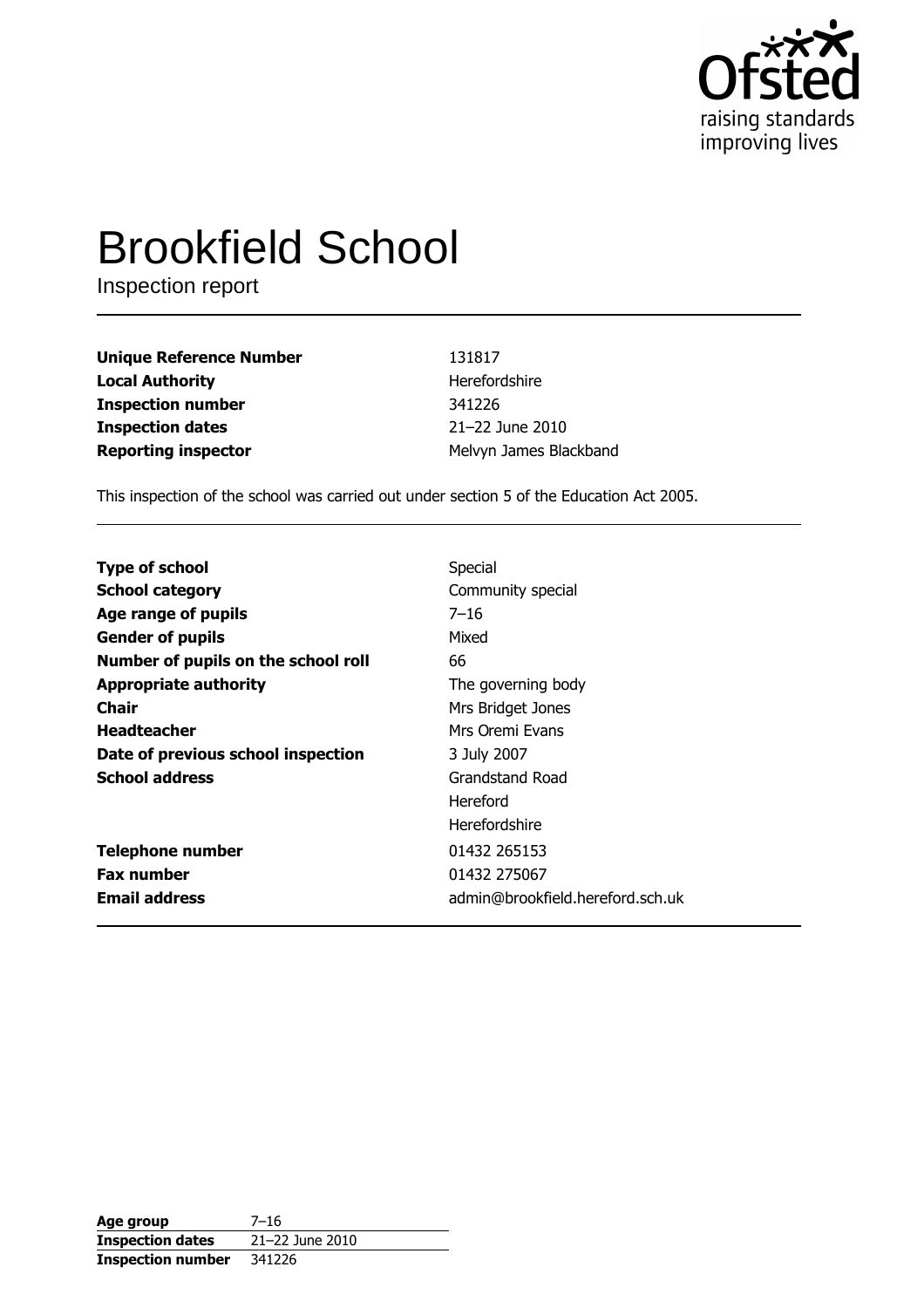The Office for Standards in Education, Children's Services and Skills (Ofsted) regulates and inspects to achieve excellence in the care of children and young people, and in education and skills for learners of all ages. It regulates and inspects childcare and children's social care, and inspects the Children and Family Court Advisory Support Service (Cafcass), schools, colleges, initial teacher training, work-based learning and skills training, adult and community learning, and education and training in prisons and other secure establishments. It rates council children's services, and inspects services for looked after children, safequarding and child protection.

Further copies of this report are obtainable from the school. Under the Education Act 2005, the school must provide a copy of this report free of charge to certain categories of people. A charge not exceeding the full cost of reproduction may be made for any other copies supplied.

If you would like a copy of this document in a different format, such as large print or Braille, please telephone 08456 404045, or email enquiries@ofsted.gov.uk.

You may copy all or parts of this document for non-commercial educational purposes, as long as you give details of the source and date of publication and do not alter the documentation in any way.

Royal Exchange Buildings St Ann's Square Manchester M2 7LA T: 08456 404045 Textphone: 0161 618 8524 E: enquiries@ofsted.gov.uk W: www.ofsted.gov.uk © Crown copyright 2010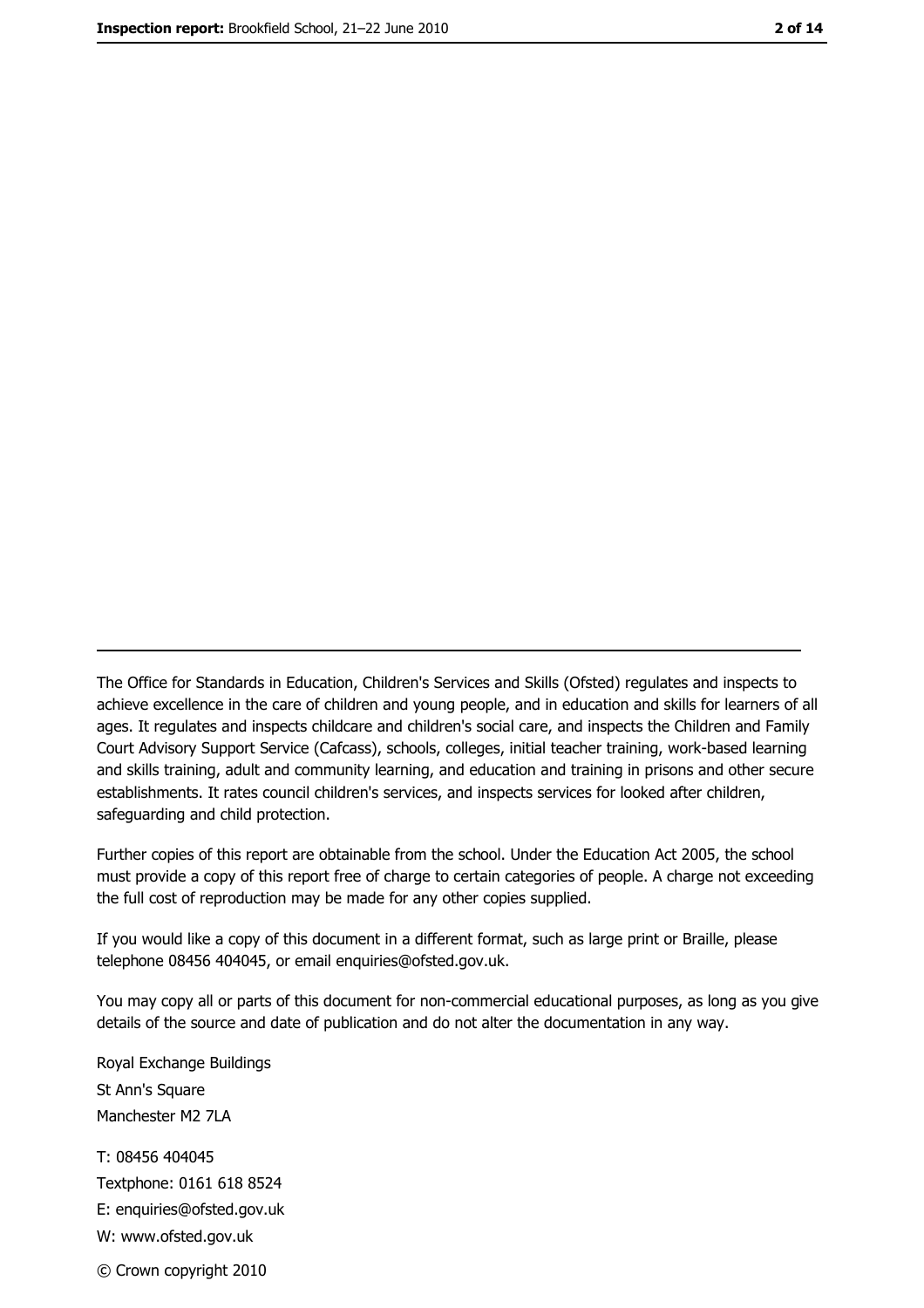# **Introduction**

This inspection was carried out by two additional inspectors. Thirteen lessons were observed involving eight teachers. Meetings were held with groups of pupils, members of the governing body and staff. Inspectors observed the school's work, and looked at a range of the school's documentation and planning. The inspectors also looked at 17 parents' questionnaires, 44 pupil questionnaires and 29 staff questionnaires.

The inspection team reviewed many aspects of the school's work. It looked in detail at the following:

- whether rates of achievement vary through the school and if this reflected in  $\blacksquare$ teaching standards
- the evidence by which the school evaluates the pupils' personal development as  $\blacksquare$ outstanding
- the effectiveness of target setting and how this impacts on the pupils'  $\blacksquare$ achievements.
- the structures by which the school evaluates its strengths and areas for  $\blacksquare$ development and whether these are well founded and secure judgements.

## Information about the school

The school provides for pupils with behavioural, emotional and social difficulties (BESD). A minority of pupils have additional moderate learning difficulties. Almost all the pupils are White British. There are very few girls. The school operates an intervention class for mainstream pupils who are at risk of exclusion and there is an off-site provision, the Arrow group, for older pupils with very challenging behaviour and a history of poor school attendance. The school achieved specialist status for its work in 2008 and has a number of national awards such as the Every Child Matters (ECM) Quality Mark and the special educational needs (SEN) Ouality Mark.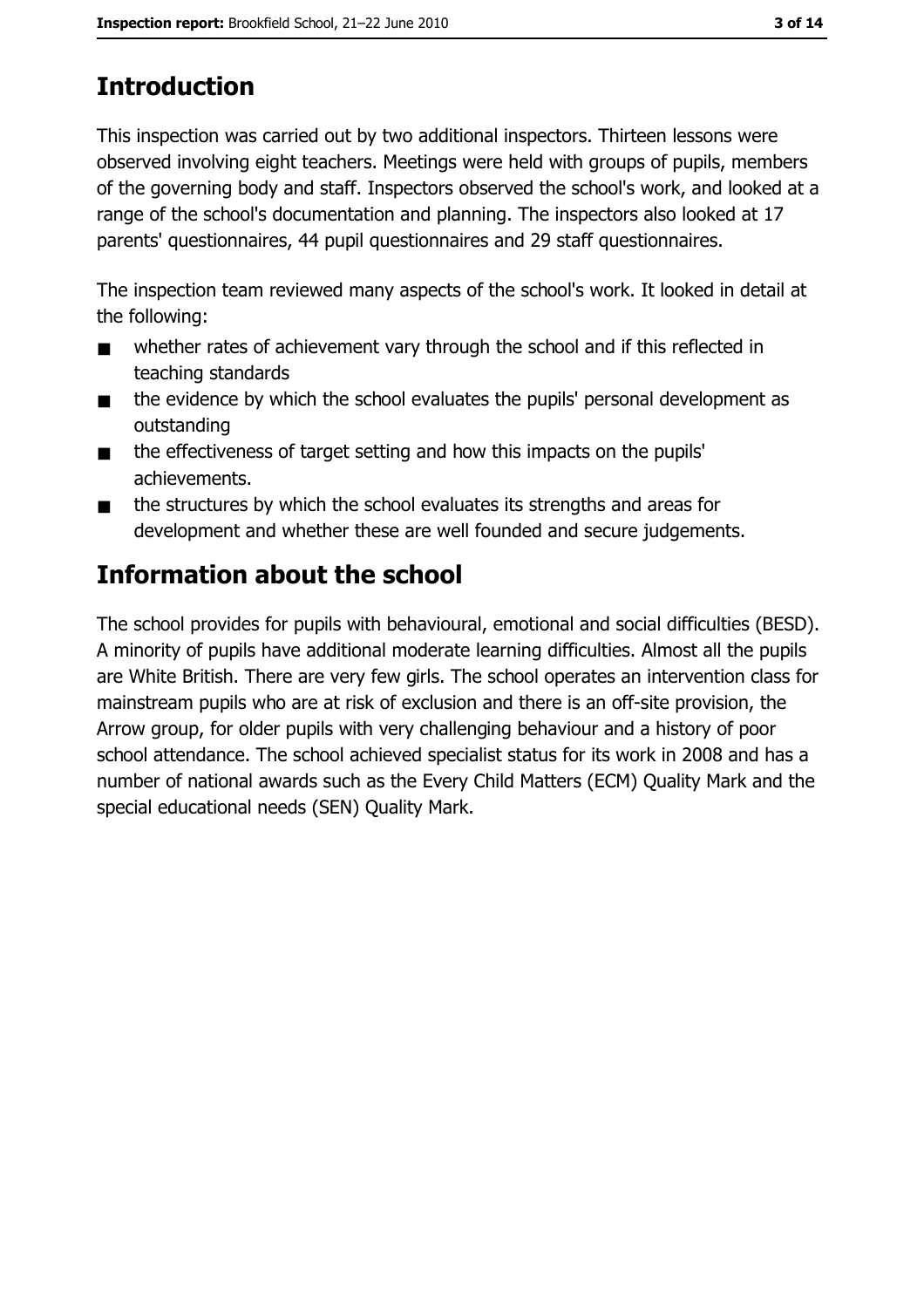## **Inspection judgements**

## Overall effectiveness: how good is the school?

#### The school's capacity for sustained improvement

## **Main findings**

Brookfield is an outstanding school which has further improved its provision and the pupils' achievements since the previous inspection when it was judged outstanding in almost every category. Pupils love being at school and this is reflected in their generally low absence rates and by their exemplary conduct. This represents a significant achievement, because most pupils arrive at the school with a history of poor attendance and very challenging behaviour. Pupils report that they feel very safe, relaxed and well supported within the welcoming environment. The attendance of a very small minority remains low despite the most strenuous efforts of the school to work with pupils and their families.

Many pupils join the school with knowledge, understanding and skills which are below those expected for their age. As a result of the high teaching standards and the outstanding care and support, their attitudes to education quickly and significantly improve. They make excellent progress in their personal development, particularly in gaining self-confidence in tackling new learning and in their ability to work in collaboration and to socialise happily with other pupils. All the pupils make at least good progress and many do outstandingly well. As a result, by the time they leave the majority of pupils have almost caught up with pupils in mainstream schools. The school is a vibrant cohesive community. The pupils gain a good understanding of their own community and that of other nations, but they do not have as clear an understanding of the different ethnic and social groups within modern British society.

Each pupil receives a high degree of personal tuition and support and this gives them the confidence to tackle challenging work. Those with additional moderate learning difficulties receive intensive teaching in basic skills and they make equally good progress. The pupils who join the Arrow group often come from very troubled backgrounds. Through intensive individual support, the large majority start to take responsibility for their actions and their futures, and most gain vocational qualifications and go on to college courses. There are very few pupils who do not undertake further education or training.

Teaching is outstanding because the teachers ensure that all the pupils get the support and encouragement to do as well as they can. Teachers know their pupils very well. They observe and assess their progress in great detail and they provide activities which challenge each of them to learn as fast as possible. Teachers have extremely high expectations of their pupils' achievement and behaviour. The curriculum is outstanding because it is so well adapted to the learning needs and abilities of each learner. Teachers plan consistently interesting lessons to which the pupils respond very well. Learning is enhanced by the wide range of further activities, such as in the gardens

| Ъ |  |
|---|--|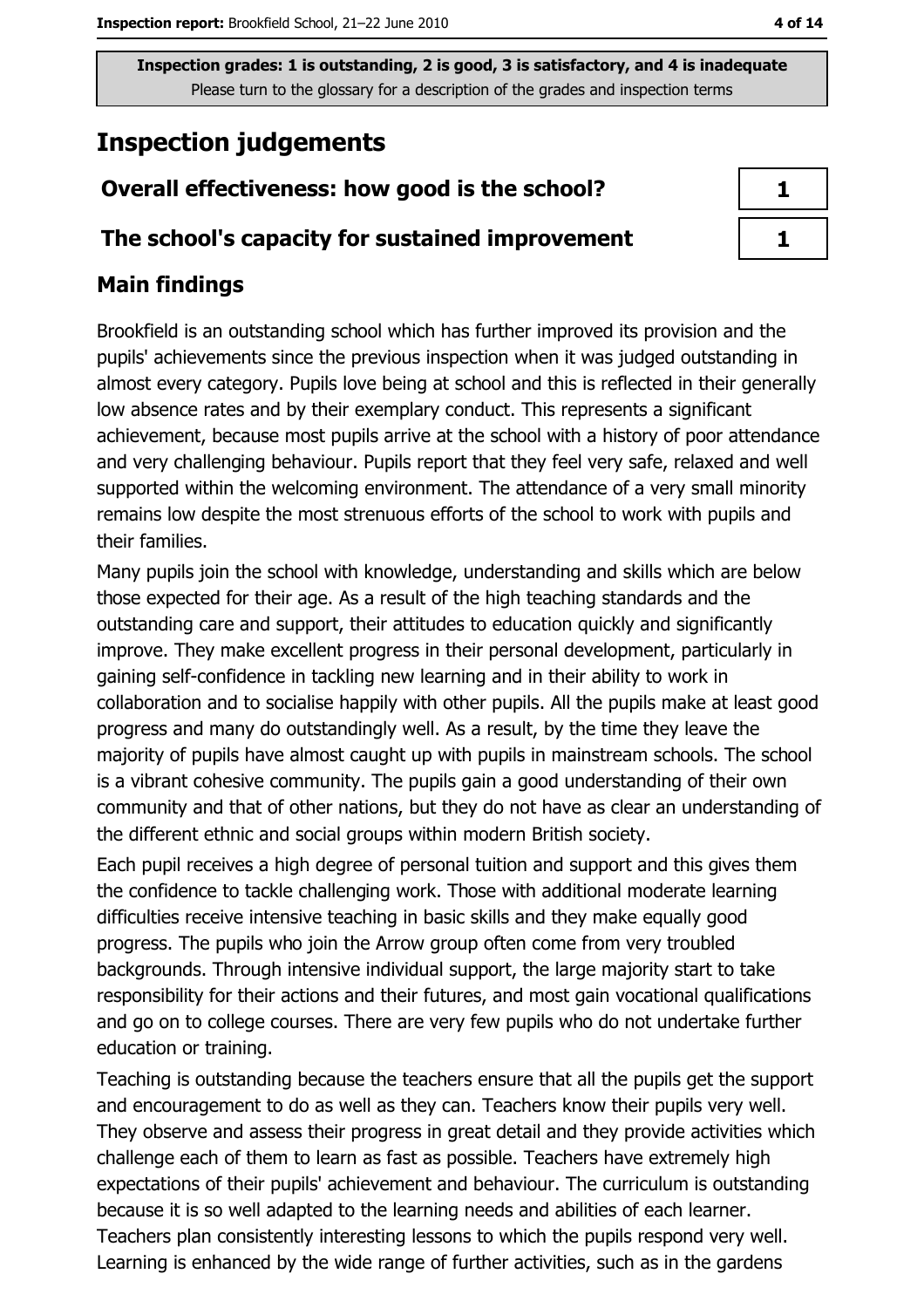created by younger pupils and which they displayed with great pride to inspectors. The school's work is driven by the inspiring leadership of the headteacher. She has established a leadership team which share her determination to continually raise standards to ensure every pupil gets the best deal they can. The headteacher and her team support, coach and monitor staff rigorously to maintain and build on the very high quality of provision in every part of the school's work. The school is supported and held to account by an active and increasingly well-informed governing body. The school evaluates its own work very critically: it is never satisfied with provision but is always seeking to improve further. There is an excellent track record of success over recent years and the school has an outstanding capacity to sustain this record of improvement.

### What does the school need to do to improve further?

- Increase the percentage of attendance to above the national average by providing  $\blacksquare$ specific support for those few pupils with persistent absence.
- Improve the school's promotion of community cohesion by providing more  $\blacksquare$ opportunities for pupils to gain an understanding of cultural diversity within the context of United Kingdom society today.

## **Outcomes for individuals and groups of pupils**

Pupils often arrive at the school with negative attitudes to learning and gaps in their knowledge caused by their history of poor attendance at mainstream school. They quickly appreciate the safe and caring atmosphere of the school and their attendance and interest in learning improve significantly. As a result, they make outstanding progress throughout the school and leave with levels of attainment which are close to nationally expected levels. Pupils make excellent progress in literacy and numeracy throughout the school because of skilled teaching. By the time they leave the school, many pupils have gained a range of GCSE, Entry Level and other vocational qualifications which enable them to go on confidently to further education courses. Those pupils with additional learning difficulties are very well supported and also make outstanding progress.

While the pupils make very good academic progress, their real achievement is in taking control of their behaviour, in gaining self-respect and the ambition to do well in their studies. As a result, they work hard and want to succeed. There is an ethos of hard work and mature behaviour throughout the school which has a hugely positive impact on the pupils' progress. This was particularly evident in two lessons, one in the primary department and the other in Year 9, where pupils were asked to role play a character from the story they were reading. Pupils volunteered without hesitation and gave their best without any self-consciousness or diffidence because they were extremely well supported by all their classmates. Each member of the class participated whole heartedly in this exercise and, as a result, the quality of learning was very good.

The school provides a calm, happy and safe haven where pupils enjoy their learning and behave very well. They quickly develop positive attitudes to their work because of the

 $\mathbf{1}$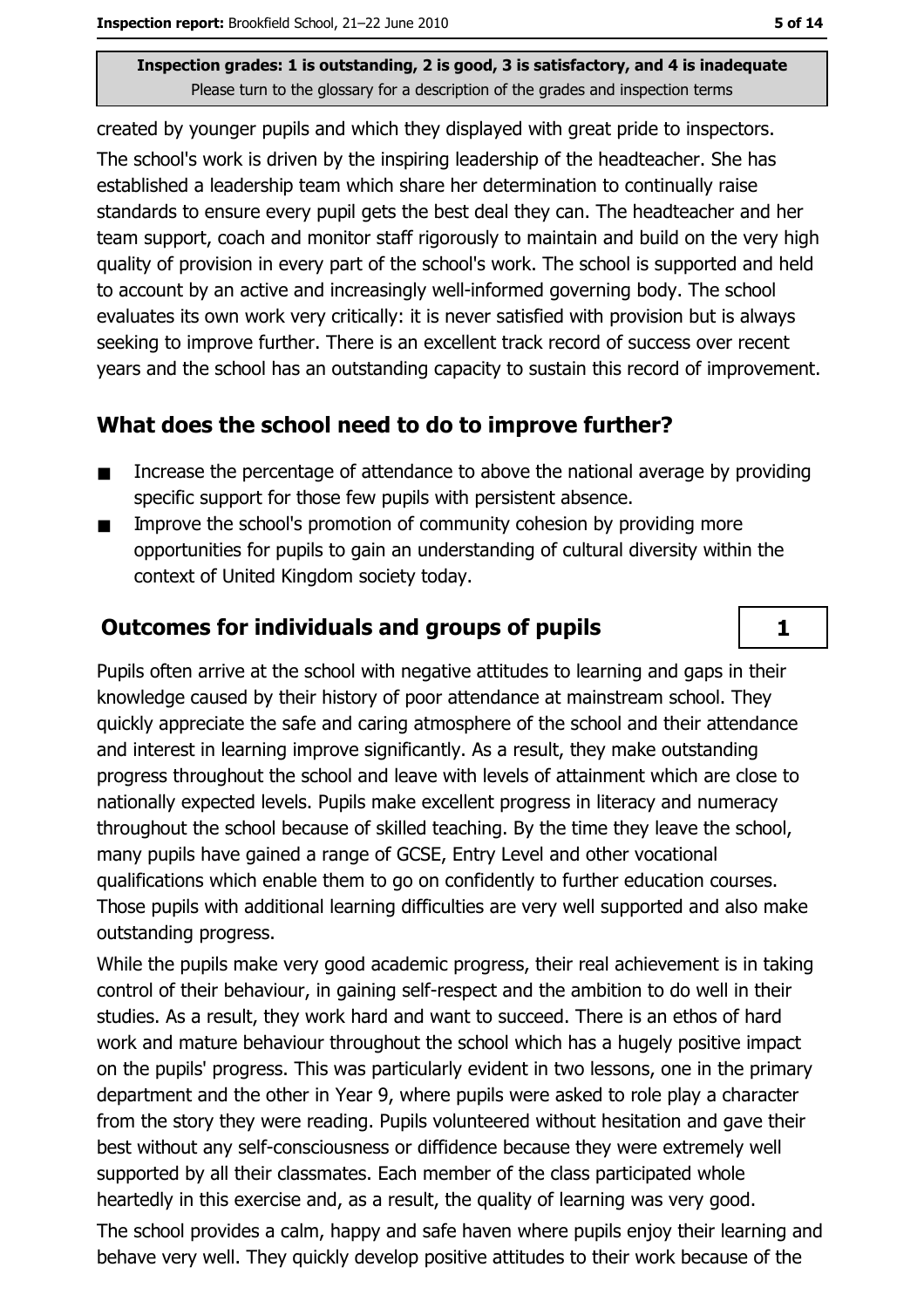support and encouragement of their teachers. They feel very well cared for by staff and are confident that any problems they have will be sorted out. This has a very positive impact on pupils' well-being, particularly in improving their self-confidence and behaviour. Pupils' spiritual, moral, social and cultural development is excellent. They demonstrate high levels of empathy, tolerance and understanding. Consequently, all the pupils, including those whose circumstances make them vulnerable, work and socialise harmoniously.

The pupils develop a very good understanding of their local culture and the traditions and experiences of children and adults of other nations, such as those of Ivan, their pen pal from Uganda. The school has gained national awards for its work in encouraging the pupils' personal development such as the Every Child Matters award and the Eco-Schools award. The pupils understand many of the factors which affect their health, such as the impact of smoking and drugs, and they are keen to take part in activities to improve their well-being. They respond very well to the school's health promotion strategies: for instance, the breakfast club is popular and very well attended. The pupils' outstanding progress in basic skills and their good vocational preparation gives them an effective springboard as they leave for further education or training. This is sometimes affected by higher than expected levels of absence by a small minority of pupils. However, most pupils achieve attendance targets which challenge them to attend much more than they did at previous schools.

| These are the grades for pupils' outcomes |  |  |
|-------------------------------------------|--|--|
|                                           |  |  |

| Pupils' achievement and the extent to which they enjoy their learning                                       |   |
|-------------------------------------------------------------------------------------------------------------|---|
| Taking into account:<br>Pupils' attainment <sup>1</sup>                                                     | 3 |
| The quality of pupils' learning and their progress                                                          |   |
| The quality of learning for pupils with special educational needs and/or<br>disabilities and their progress |   |
| The extent to which pupils feel safe                                                                        |   |
| <b>Pupils' behaviour</b>                                                                                    | 1 |
| The extent to which pupils adopt healthy lifestyles                                                         |   |
| The extent to which pupils contribute to the school and wider community                                     |   |

The grades for attainment and attendance are: 1 is high; 2 is above average; 3 is broadly average; and 4 is low.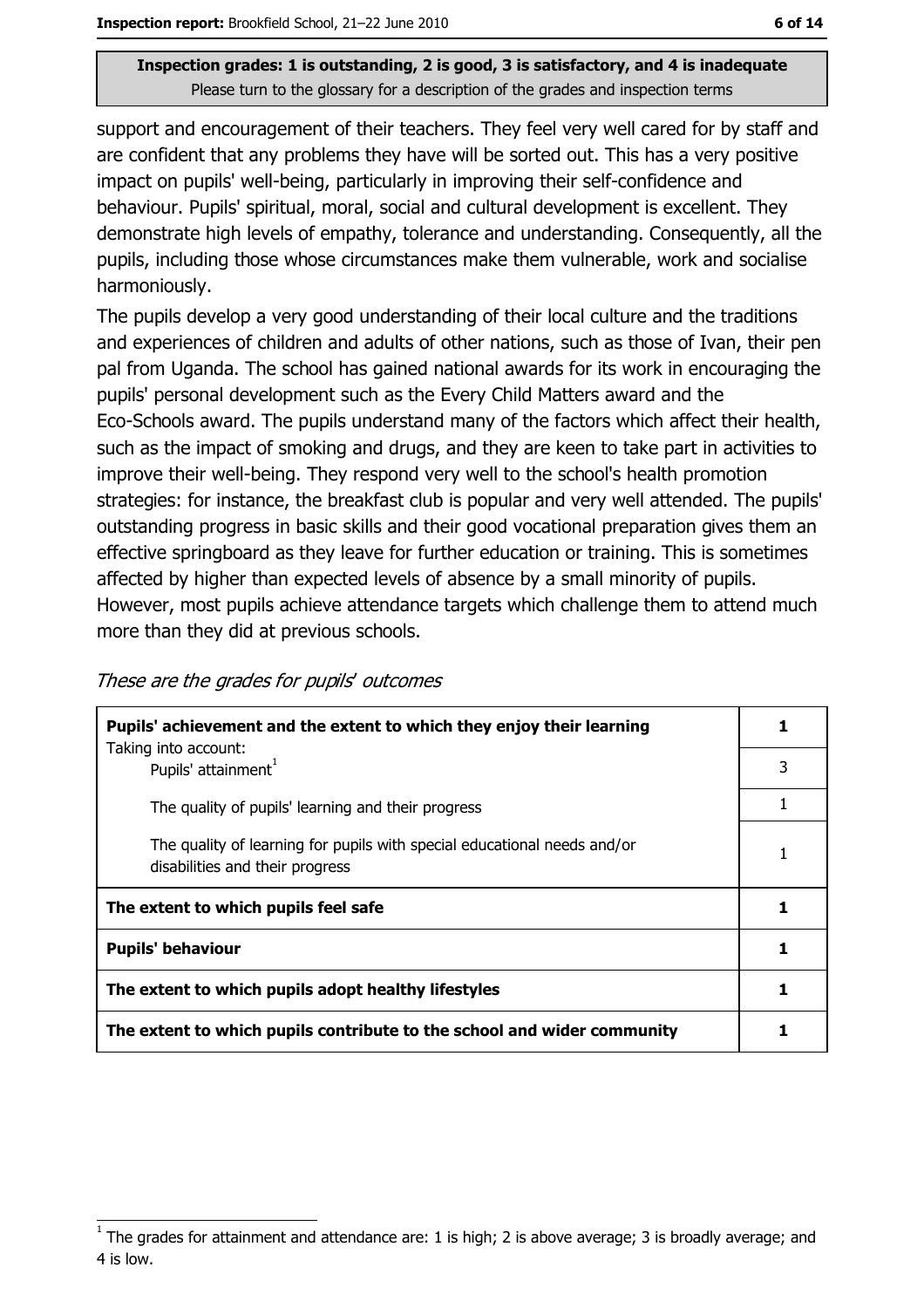| Thispection grades: 1 is outstanding, 2 is good, 3 is satisfactory, and 4 is inadequate<br>Please turn to the glossary for a description of the grades and inspection terms |   |  |  |
|-----------------------------------------------------------------------------------------------------------------------------------------------------------------------------|---|--|--|
| The extent to which pupils develop workplace and other skills that will<br>contribute to their future economic well-being                                                   | 2 |  |  |
| Taking into account:<br>Pupils' attendance <sup>1</sup>                                                                                                                     | 2 |  |  |
| The extent of pupils' spiritual, moral, social and cultural development                                                                                                     |   |  |  |

#### How effective is the provision?

Teaching is outstanding because the pupils are skilfully helped to do the best they can. The teachers combine extremely effective behaviour management strategies with very positive promotion of the pupils' self-esteem and enjoyment. This has an excellent impact on the pupils' learning. Lessons are very well planned and organised, and teachers use information and communication technology (ICT) very well to stimulate pupils' interest and understanding, and to support them in their research and writing. Teaching assistants are well trained and give a high level of individual support to all pupils, enabling them to be confident in attempting new work.

Teachers use assessment of pupils' work extremely effectively to ensure that they are all reaching challenging learning targets and to intervene quickly when a pupil is experiencing difficulty. Staff discuss pupils' progress in detail each day and use their assessments to tailor the next lesson's activities specifically for individual pupils. As a result, the curriculum is very successfully adapted to the pupils learning needs. One of its outstanding features is in the way staff teach a broad based curriculum in ways which specifically address each pupil's learning targets. They thus ensure that activities remain challenging, but that all the pupils can make regular progress in small steps. The pupils understand their own targets very well since they are printed out for them and constantly referred to. Teachers make excellent use of questions during, and especially at the end, of lessons to check understanding. The pupils know clearly how to improve their work further. The curriculum is carefully monitored by the leadership team to ensure it meets the stringent standards the school sets. The pupils' enjoyment and the development of their personal skills is enhanced significantly through a very wide range of extra activities, including sporting, leisure and cultural visits and by the many different visitors to school.

A key reason for the school's success is in the outstanding care and support for pupils: they are made to feel special and that their efforts are always valued. There is also very strong support for pupils and their families. At the same time, the school has very high expectations of the pupils' behaviour, tolerance and support for others, as well as their academic and personal achievement. Staff know the pupils very well and are very firmly committed to giving them as much help as possible to ensure that they make very good progress and develop as individuals. In turn, the pupils have excellent relationships with staff: they are very aware of the high standards of progress and behaviour which are expected of them, and they do their best to live up to these expectations. For instance, pupils in the Arrow group often enter the provision with extremely antagonistic and sometimes violent reactions to education. They quickly realise how strong the support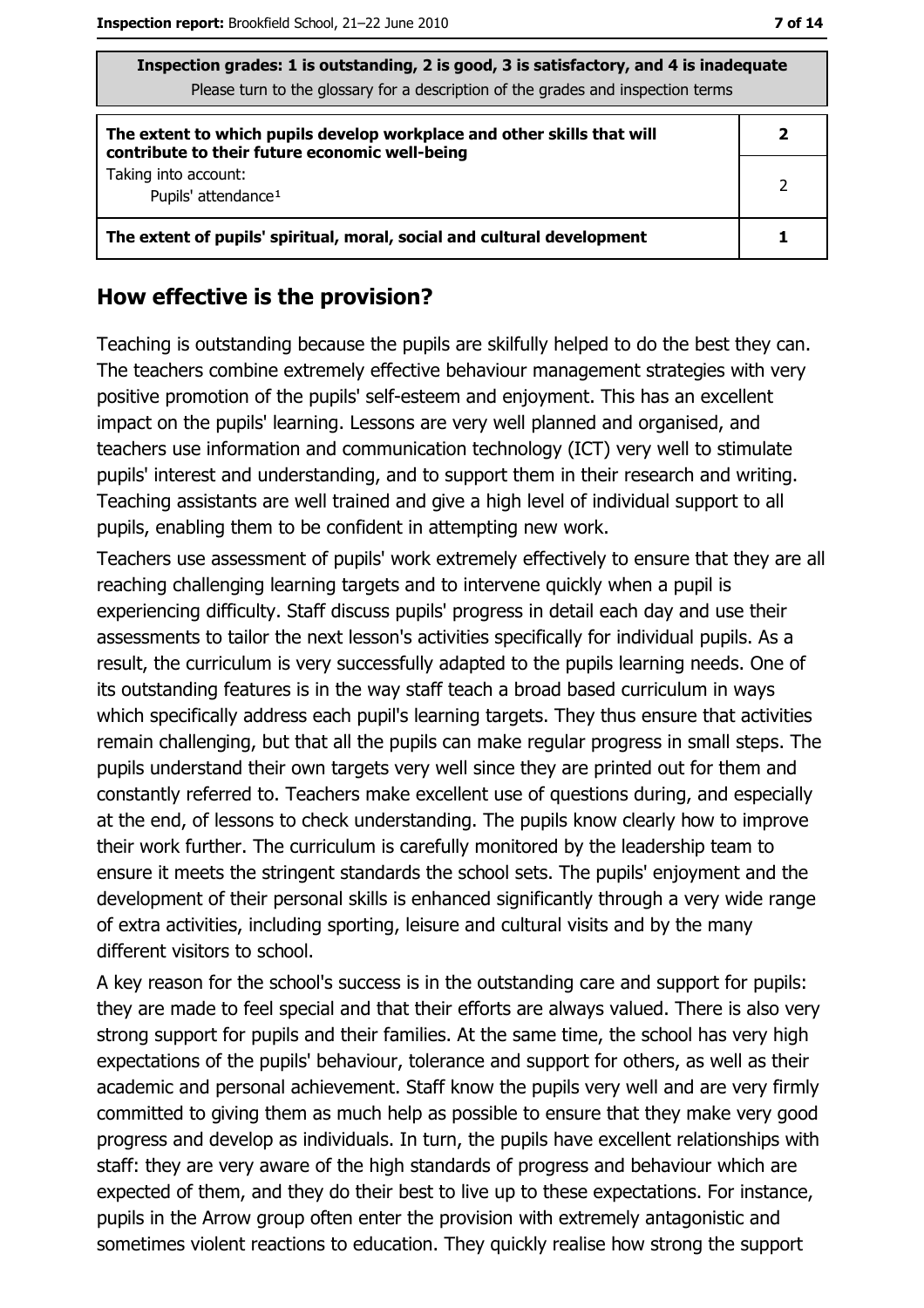for them is and respond well. As a result, most of them become more positive about their lives and develop ambition to succeed in their learning.

These are the grades for the quality of provision

| The quality of teaching                                                                                    |  |
|------------------------------------------------------------------------------------------------------------|--|
| Taking into account:                                                                                       |  |
| The use of assessment to support learning                                                                  |  |
| The extent to which the curriculum meets pupils' needs, including, where<br>relevant, through partnerships |  |
| The effectiveness of care, guidance and support                                                            |  |

#### How effective are leadership and management?

The school's leaders have been highly successful in embedding the ambition in all staff to do the very best for the pupils. Every aspect of the school is rigorously monitored and improved upon: staff constantly seek ways to make their teaching and pupils' learning better. Each teacher is a leader of a subject or area and is regularly called to account. The pupils' progress is continually monitored and speedy intervention made whenever necessary to support a pupil's achievement. The high quality of the school's tracking procedures gives leaders an excellent overview of the school's performance. Parents are regarded as vital to their children's' progress: they are kept very well informed and seen as full partners in the pupils' education.

Partnerships with other schools are outstanding. The intervention class for mainstream pupils is very effective in helping them manage their behaviour issues. Very good relations are maintained with local schools to support these pupils. Brookfield staff also advise their mainstream colleagues on behaviour management strategies. The school's procedures for safeguarding pupils are very robust and ensure that they are extremely safe. The quality of assessment of pupils' progress in academic learning, in their personal development and in managing their behaviour ensures that every pupil has equal access to high quality school experiences. Pupils develop a very good understanding of their own community and that of boys and girls in other countries. However, not enough opportunities are provided for pupils to gain a meaningful insight into what life is like for others from different religious and cultural backgrounds within British society.

| The effectiveness of leadership and management in embedding ambition and<br>driving improvement                                                                     |  |
|---------------------------------------------------------------------------------------------------------------------------------------------------------------------|--|
| Taking into account:<br>The leadership and management of teaching and learning                                                                                      |  |
| The effectiveness of the governing body in challenging and supporting the<br>school so that weaknesses are tackled decisively and statutory responsibilities<br>met |  |

These are the grades for leadership and management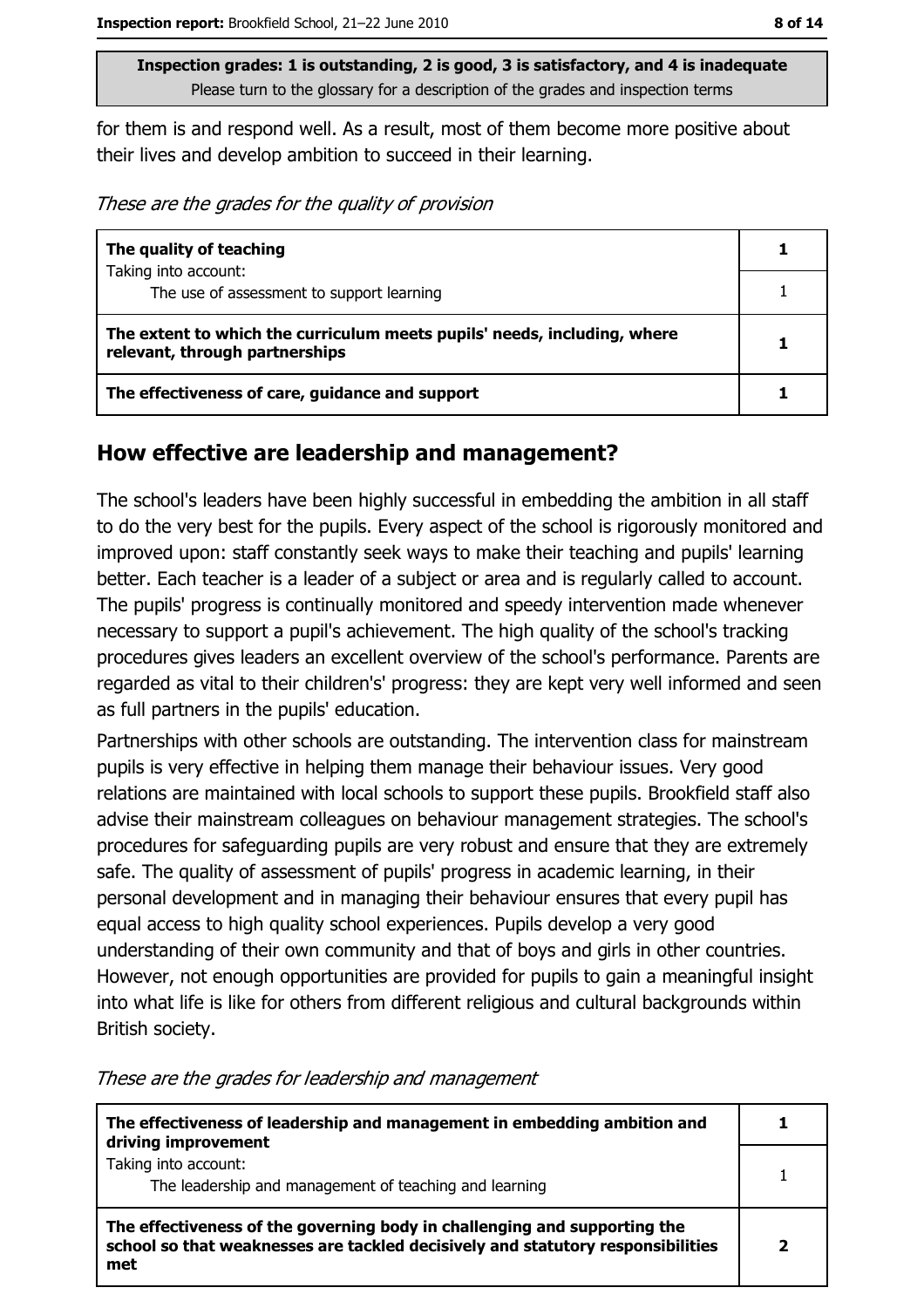| v | v<br>۰. |  |
|---|---------|--|
|   |         |  |

| Inspection grades: 1 is outstanding, 2 is good, 3 is satisfactory, and 4 is inadequate<br>Please turn to the glossary for a description of the grades and inspection terms |              |  |  |
|----------------------------------------------------------------------------------------------------------------------------------------------------------------------------|--------------|--|--|
| The effectiveness of the school's engagement with parents and carers                                                                                                       |              |  |  |
| The effectiveness of partnerships in promoting learning and well-being                                                                                                     |              |  |  |
| The effectiveness with which the school promotes equality of opportunity and<br>tackles discrimination                                                                     |              |  |  |
| The effectiveness of safeguarding procedures                                                                                                                               |              |  |  |
| The effectiveness with which the school promotes community cohesion                                                                                                        | $\mathbf{2}$ |  |  |
| The effectiveness with which the school deploys resources to achieve<br>value for money                                                                                    |              |  |  |

#### **Views of parents and carers**

Parents are happy with all aspects of their children's education. They feel their children are getting an excellent education and that the school is very effective in meeting their child's needs. They are confident that their children are safe and happy. One parent commented, 'He has only been a full-time pupil since February but the change in his attitude towards school is remarkable.'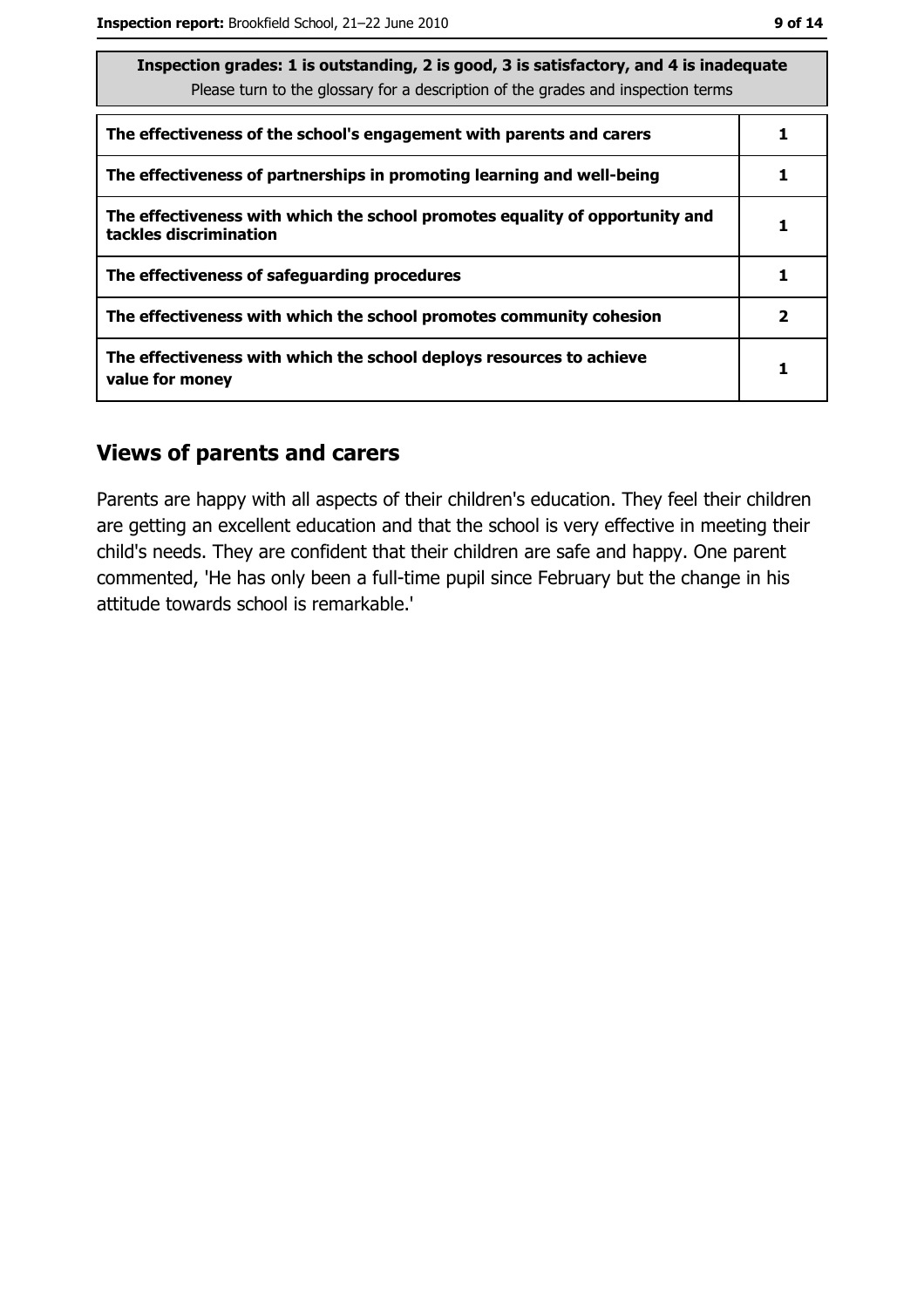#### Responses from parents and carers to Ofsted's questionnaire

Ofsted invited all the registered parents and carers of pupils registered at Brookfield School to complete a questionnaire about their views of the school.

In the questionnaire, parents and carers were asked to record how strongly they agreed with 13 statements about the school. The inspection team received 17 completed questionnaires by the end of the on-site inspection. In total, there are 66 pupils registered at the school.

| <b>Statements</b>                                                                                                                                                                                                                                       | <b>Strongly</b><br><b>Agree</b> |               | <b>Agree</b>   |               | <b>Disagree</b> |               | <b>Strongly</b><br>disagree |               |
|---------------------------------------------------------------------------------------------------------------------------------------------------------------------------------------------------------------------------------------------------------|---------------------------------|---------------|----------------|---------------|-----------------|---------------|-----------------------------|---------------|
|                                                                                                                                                                                                                                                         | <b>Total</b>                    | $\frac{0}{0}$ | <b>Total</b>   | $\frac{0}{0}$ | <b>Total</b>    | $\frac{1}{2}$ | <b>Total</b>                | $\frac{0}{0}$ |
| My child enjoys school                                                                                                                                                                                                                                  | 15                              | 88            | $\mathbf{1}$   | 6             | $\mathbf{1}$    | 6             | $\mathbf{0}$                | $\mathbf{0}$  |
| The school keeps my child<br>safe                                                                                                                                                                                                                       | 16                              | 94            | $\mathbf{1}$   | 6             | 0               | 0             | 0                           | $\mathbf 0$   |
| The school informs me<br>about my child's progress                                                                                                                                                                                                      | 16                              | 94            | $\mathbf{1}$   | 6             | 0               | 0             | 0                           | 0             |
| My child is making enough<br>progress at this school                                                                                                                                                                                                    | 14                              | 82            | 3              | 18            | $\mathbf 0$     | 0             | 0                           | $\mathbf 0$   |
| The teaching is good at this<br>school                                                                                                                                                                                                                  | 14                              | 82            | $\overline{2}$ | 12            | $\mathbf 0$     | 0             | 0                           | $\mathbf 0$   |
| The school helps me to<br>support my child's learning                                                                                                                                                                                                   | 14                              | 82            | $\overline{2}$ | 12            | $\mathbf{1}$    | 6             | 0                           | 0             |
| The school helps my child to<br>have a healthy lifestyle                                                                                                                                                                                                | 14                              | 82            | 3              | 18            | 0               | 0             | 0                           | $\mathbf 0$   |
| The school makes sure that<br>my child is well prepared for<br>the future (for example<br>changing year group,<br>changing school, and for<br>children who are finishing<br>school, entering further or<br>higher education, or<br>entering employment) | 10                              | 59            | $\overline{7}$ | 41            | $\mathbf 0$     | 0             | $\mathbf 0$                 | $\mathbf 0$   |
| The school meets my child's<br>particular needs                                                                                                                                                                                                         | 15                              | 88            | $\overline{2}$ | 12            | 0               | 0             | 0                           | $\mathbf 0$   |
| The school deals effectively<br>with unacceptable behaviour                                                                                                                                                                                             | 16                              | 94            | $\mathbf{1}$   | 6             | $\mathbf 0$     | 0             | 0                           | $\bf{0}$      |
| The school takes account of<br>my suggestions and<br>concerns                                                                                                                                                                                           | 8                               | 47            | 9              | 53            | $\mathbf 0$     | 0             | 0                           | $\bf{0}$      |
| The school is led and<br>managed effectively                                                                                                                                                                                                            | 14                              | 82            | 3              | 18            | $\mathbf 0$     | 0             | $\mathbf 0$                 | $\mathbf 0$   |
| Overall, I am happy with my<br>child's experience at this<br>school                                                                                                                                                                                     | 17                              | 100           | 0              | 0             | $\mathbf 0$     | 0             | $\mathbf 0$                 | 0             |

The table above summarises the responses that parents and carers made to each statement. The percentages indicate the proportion of parents and carers giving that response out of the total number of completed questionnaires. Where one or more parents and carers chose not to answer a particular question, the percentages will not add up to 100%.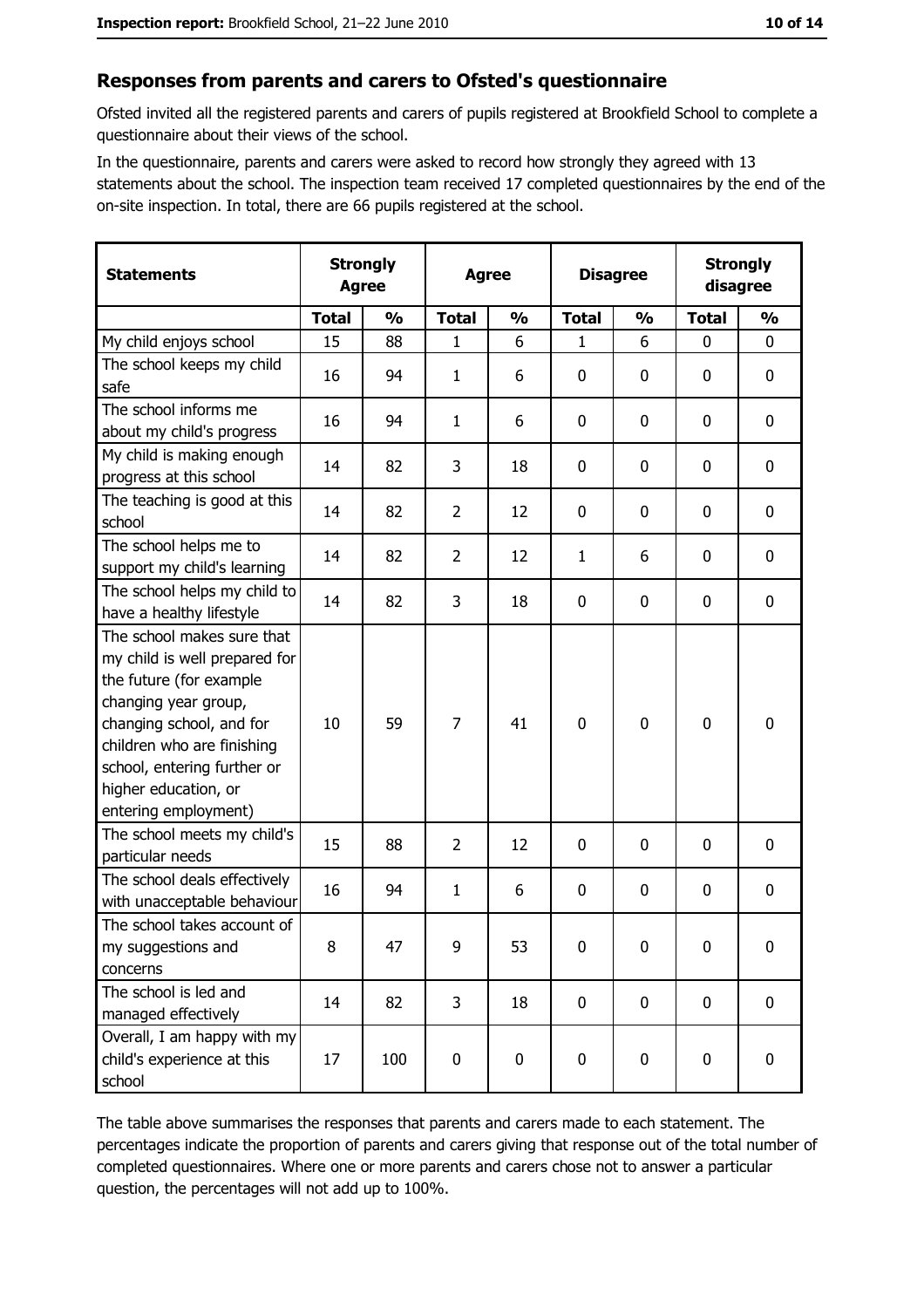# Glossary

| Grade   | <b>Judgement</b> | <b>Description</b>                                                                                                                                                                                                               |
|---------|------------------|----------------------------------------------------------------------------------------------------------------------------------------------------------------------------------------------------------------------------------|
| Grade 1 | Outstanding      | These features are highly effective. An oustanding<br>school provides exceptionally well for its pupils' needs.                                                                                                                  |
| Grade 2 | Good             | These are very positive features of a school. A school<br>that is good is serving its pupils well.                                                                                                                               |
| Grade 3 | Satisfactory     | These features are of reasonable quality. A satisfactory<br>school is providing adequately for its pupils.                                                                                                                       |
| Grade 4 | Inadequate       | These features are not of an acceptable standard. An<br>inadequate school needs to make significant<br>improvement in order to meet the needs of its pupils.<br>Ofsted inspectors will make further visits until it<br>improves. |

## What inspection judgements mean

#### **Overall effectiveness of schools**

|                       | Overall effectiveness judgement (percentage of<br>schools) |      |                     |                   |  |  |
|-----------------------|------------------------------------------------------------|------|---------------------|-------------------|--|--|
| <b>Type of school</b> | <b>Outstanding</b>                                         | Good | <b>Satisfactory</b> | <b>Inadequate</b> |  |  |
| Nursery schools       | 51                                                         | 45   | 0                   | 4                 |  |  |
| Primary schools       | 6                                                          | 41   | 42                  | 10                |  |  |
| Secondary schools     | 8                                                          | 34   | 44                  | 14                |  |  |
| Sixth forms           | 10                                                         | 37   | 50                  | 3                 |  |  |
| Special schools       | 32                                                         | 38   | 25                  | 5                 |  |  |
| Pupil referral units  | 12                                                         | 43   | 31                  | 14                |  |  |
| All schools           | 9                                                          | 40   | 40                  | 10                |  |  |

New school inspection arrangements were introduced on 1 September 2009. This means that inspectors now make some additional judgements that were not made previously.

The data in the table above is for the period 1 September to 31 December 2009 and is the most recently published data available (see www.ofsted.gov.uk). Please note that the sample of schools inspected during the autumn term 2009 was not representative of all schools nationally, as weaker schools are inspected more frequently than good or outstanding schools.

Percentages are rounded and do not always add exactly to 100. Secondary school figures include those that have sixth forms, and sixth form figures include only the data specifically for sixth form inspection judgements.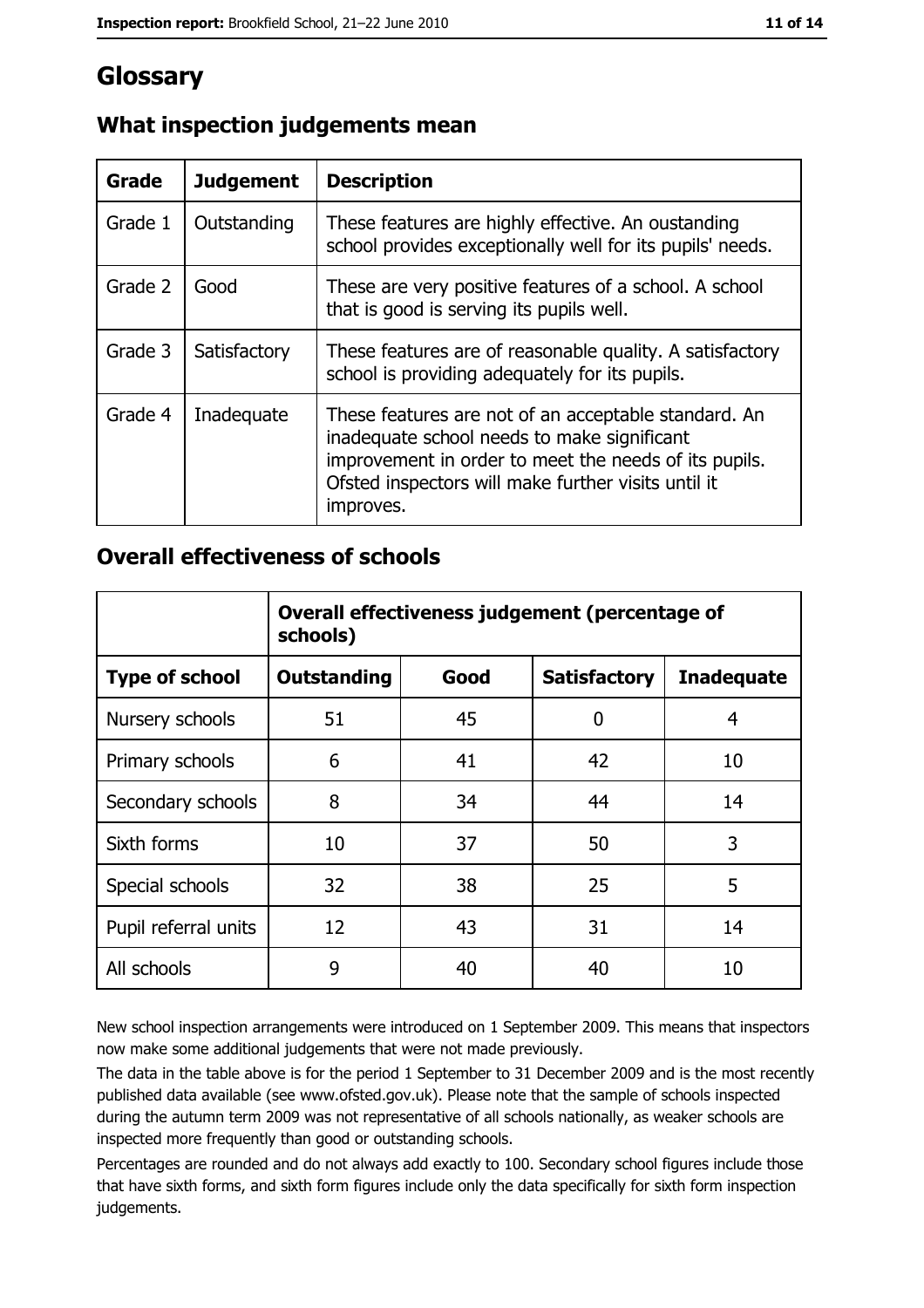# **Common terminology used by inspectors**

| Achievement:                  | the progress and success of a pupil in<br>their learning, development or training.                                                                                                                                                                                                                           |  |  |
|-------------------------------|--------------------------------------------------------------------------------------------------------------------------------------------------------------------------------------------------------------------------------------------------------------------------------------------------------------|--|--|
| Attainment:                   | the standard of the pupils' work shown by<br>test and examination results and in<br>lessons.                                                                                                                                                                                                                 |  |  |
| Capacity to improve:          | the proven ability of the school to<br>continue improving. Inspectors base this<br>judgement on what the school has<br>accomplished so far and on the quality of<br>its systems to maintain improvement.                                                                                                     |  |  |
| Leadership and management:    | the contribution of all the staff with<br>responsibilities, not just the headteacher,<br>to identifying priorities, directing and<br>motivating staff and running the school.                                                                                                                                |  |  |
| Learning:                     | how well pupils acquire knowledge,<br>develop their understanding, learn and<br>practise skills and are developing their<br>competence as learners.                                                                                                                                                          |  |  |
| <b>Overall effectiveness:</b> | inspectors form a judgement on a school's<br>overall effectiveness based on the findings<br>from their inspection of the school. The<br>following judgements, in particular,<br>influence what the overall effectiveness<br>judgement will be.                                                               |  |  |
|                               | The school's capacity for sustained<br>improvement.<br>Outcomes for individuals and groups<br>of pupils.<br>The quality of teaching.<br>The extent to which the curriculum<br>meets pupil's needs, including where<br>relevant, through partnerships.<br>The effectiveness of care, guidance<br>and support. |  |  |
| Progress:                     | the rate at which pupils are learning in<br>lessons and over longer periods of time. It<br>is often measured by comparing the<br>pupils' attainment at the end of a key<br>stage with their attainment when they<br>started.                                                                                 |  |  |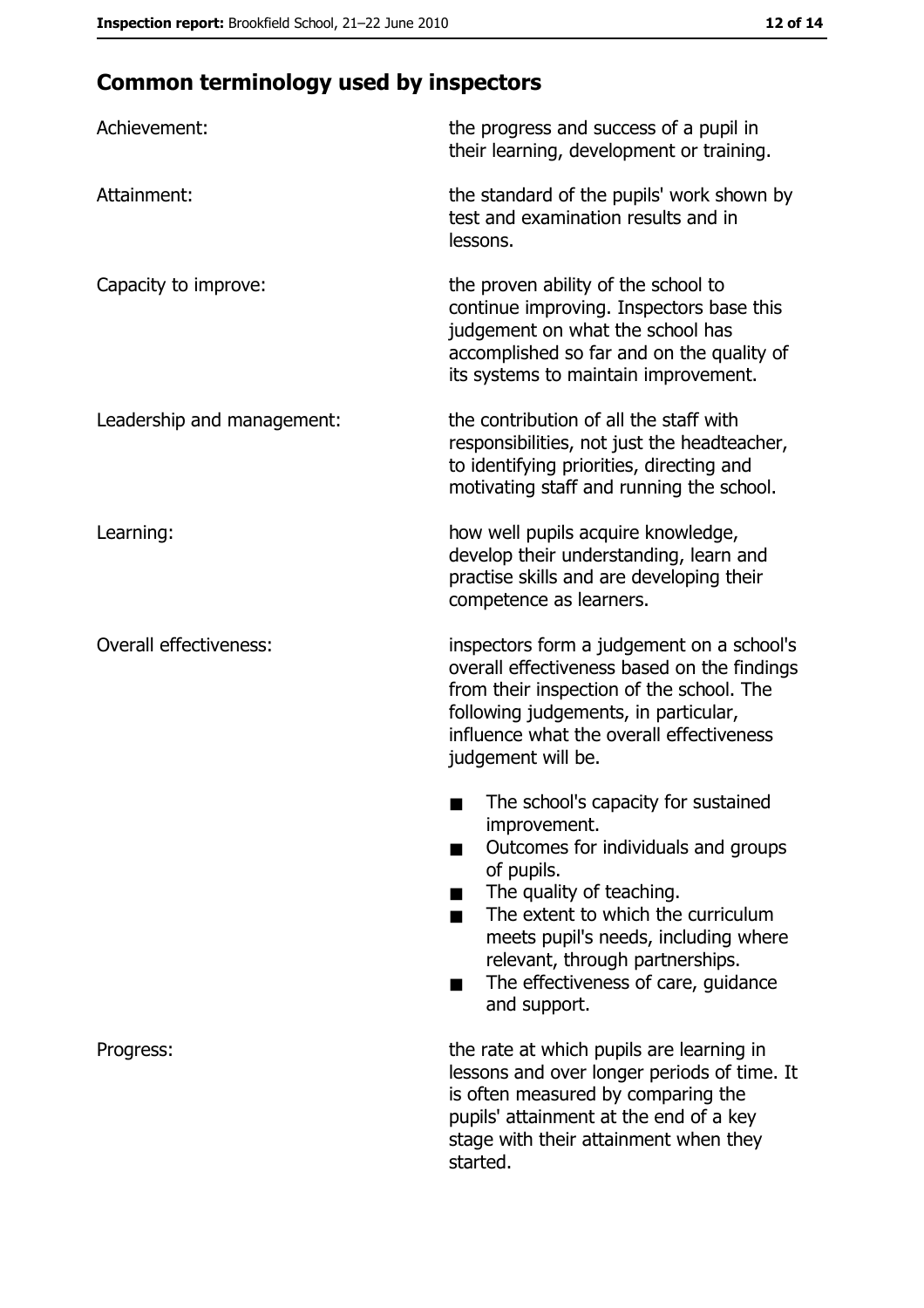This letter is provided for the school, parents and carers to share with their children. It describes Ofsted's main findings from the inspection of their school.



23 June 2010

Dear Pupils,

Inspection of Brookfield School, Hereford, HR4 9NG

Not long ago we came to the school to see how you were getting on and whether we could suggest anything to make the school better. You made us very welcome and we enjoyed talking to you in your classrooms and in a meeting. Well done! We could see that you all really enjoy school. We were with you for two days. That was long enough for us to realise that you go to an outstanding school.

Here is a list of some of the things we particularly liked about your school:

- you work hard and make excellent progress in your learning and in your personal  $\blacksquare$ development
- your behaviour is excellent congratulations!  $\blacksquare$
- the many different people at the school look after you very well  $\blacksquare$
- you do many interesting activities which you like and which means you want to  $\blacksquare$ learn better and faster
- all the adults work hard to give you as much help as possible and they are good at  $\blacksquare$ making sure the work they ask you to do is suitable for each of you
- your headteacher runs the school very well.

We think the school could improve even further by:

- finding ways to help you all attend regularly
- providing you with more opportunities to learn about the customs and beliefs of a  $\blacksquare$ wide range of people in the United Kingdom.

All of you can help too by continuing to work hard and supporting each other.

Yours sincerely

Melvvn Blackband

Lead inspector